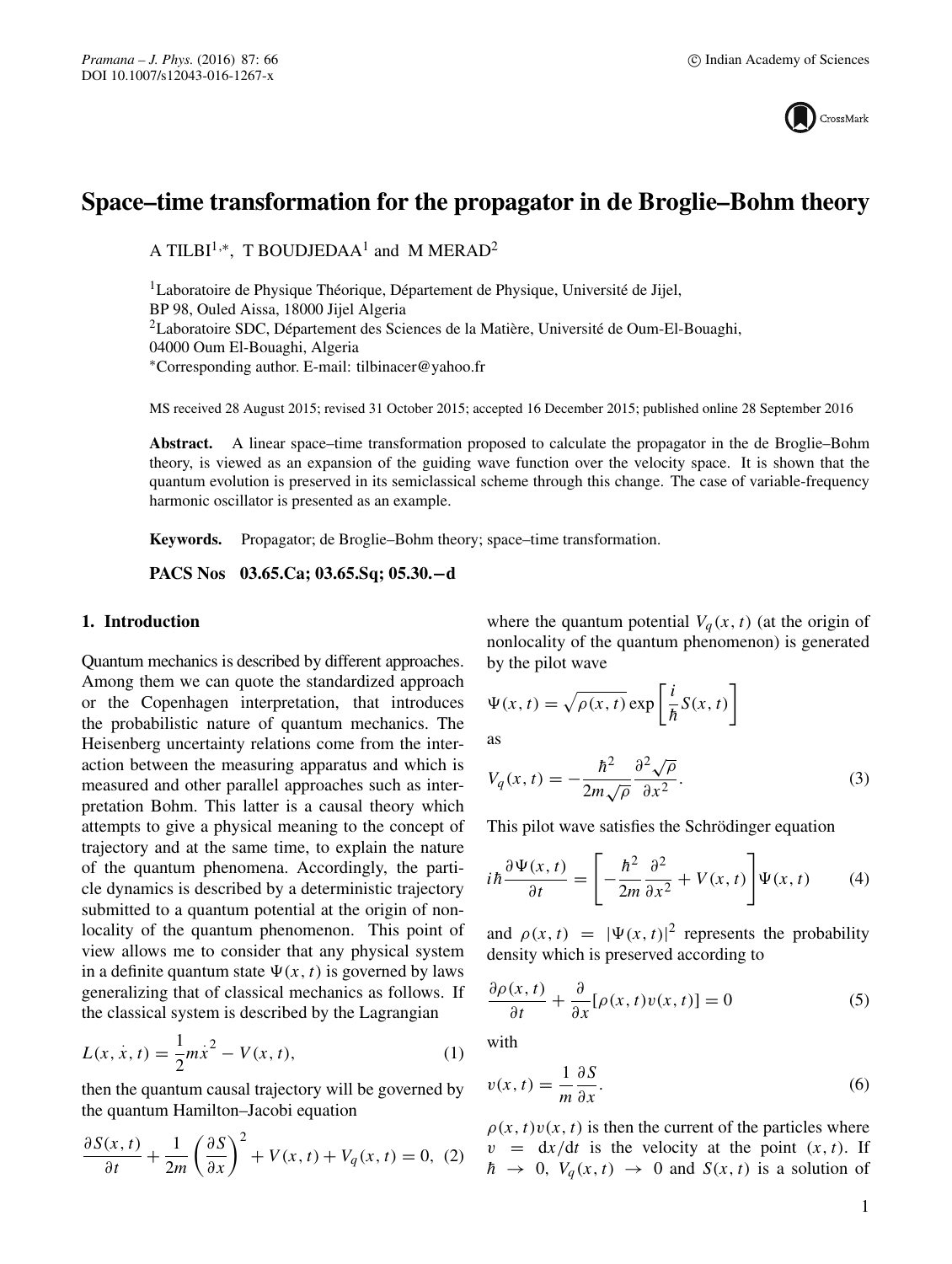The de Broglie–Bohm theory is relevant as a coherent interpretation of quantum mechanics and its concept of trajectory is useful in many practical aspects of the study of quantum systems. It has been reliably proved in most tests of various areas of physics such as quantum interference, Aharanov–Bohm effect and measurement process in quantum mechanics [1]. It has various modern applications [2]. The quantum processes are visualized in barrier penetration and tunnelling effect [3–6], two-slit experiment [7], molecular dynamics [8], dynamics in nonlinear systems and scattering [9–11]. It is used to approximate the solution of Schrödinger equation by using Newton equations of motion in a potential corrected by the initial quantum fluctuation potential. Using the information of the initial value of the quantum state and the first corrected quantum trajectory, this solution can then be approximated step by step. It justifies the dynamical origin of the quantum relaxation [12–16] and gives a context of observation of the arrival time and times of flight, as the time needed to connect any two points along a quantum trajectory is a well-defined quantity. Quantum scattering problem in the de Broglie–Bohm theory has been presented in [17–21] where the rules of scattering probabilities adapting the concept of quantum trajectories are established. A numerical simulation of scattering by a single nucleus has been given in [22], while in [23] the phenomena of atom–surface scattering as well as neutron diffraction by slits are considered. In parallel, there is also a formalism of the quantum mechanics which uses classical description combined with the strange superposition principle, known as Feynman path integral formalism. This well-known approach is a suitable language of quantization. Compared to the Feynman formalism, the solutions of the de Broglie– Bohm equations have been developed only in special cases.

In this paper, our aim is to adapt the space–time technique frequently used in Schrödinger equation and Feynman path integral by using the semiclassical solution of the de Broglie–Bohm equation. We consider the probability density in the form of Gaussian wave packet and we develop this last in the vicinity of a classical trajectory. This is basically an approximate approach which we call the semiclassical method. Then, the propagator is deduced via a composition formula of a generalized Fourier transform [24,25]. Following this approach, the quantum propagator is viewed as an expansion of the guiding wave function over the velocity space [26,27]. This method was used

**66** Page 2 of 8 *Pramana – J. Phys.* (2016) 87: 66

to determine the Feynman propagator in all cases of time independent of quadratic Hamiltonians and also in the case of Kanai–Caldirola oscillator [28,29]. The case of variable frequency oscillator treated already via the formalism of canonical transformations in the Feynman approach [30] is considered.

In §2, we shall give a short outline on the semiclassical method in the de Broglie–Bohm theory [28], the quantum propagator is viewed as an expansion of the guiding wave function over the velocity space. Section 3 is dedicated to the presentation of the technique of space–time transformations. The method is adapted to calculate the propagator in de Broglie– Bohm theory. It is shown that the quantum evolution is preserved in its semiclassical scheme via this change. The case of variable-frequency harmonic oscillator is presented as an example. In §4, we provide concluding remarks.

## **2. Semiclassical method in de Broglie–Bohm theory**

If the characteristic dimensions of the problem are very large compared to the wavelengths of the waves accompanying the particles, then the physical system can be described in a satisfactory way by the semiclassical method. In this case, the situation is similar to the passage from the wave optics to geometrical optics and the propagation equation is reduced to that of the eikonal. The de Broglie–Bohm theory based on the trajectory concept, contains this reduction implicitly and the semiclassical method can be applied in a natural way.

It is easy to show that when  $\hbar \rightarrow 0$  and if a wave function has initially at  $t = 0$ , the expectation values of the position and momentum as  $x_0$  and  $p_0$  then it is sharply concentrated near these values as

$$
\Psi(x, 0) = (2\pi a_0^2)^{-1/4} \exp\left[\frac{ip_0 x}{\hbar} - \frac{(x - x_0)^2}{4a_0^2}\right].
$$
 (7)

Then after a time  $t$  the wave function will be concentrated at  $X(t)$  and  $p(t)$ . If it is limited to a semiclassical evolution,  $X(t)$  and  $p(t)$  are related to  $x_0$  and  $p_0$ by classical canonical transformation generated by the classical action. This motivates the choice for the semiclassical solution of the de Broglie–Bohm problem as follows:

$$
\Psi(x, t) = \sqrt{\rho(x, t)} \exp\left[\frac{i}{\hbar}S(x, t)\right]
$$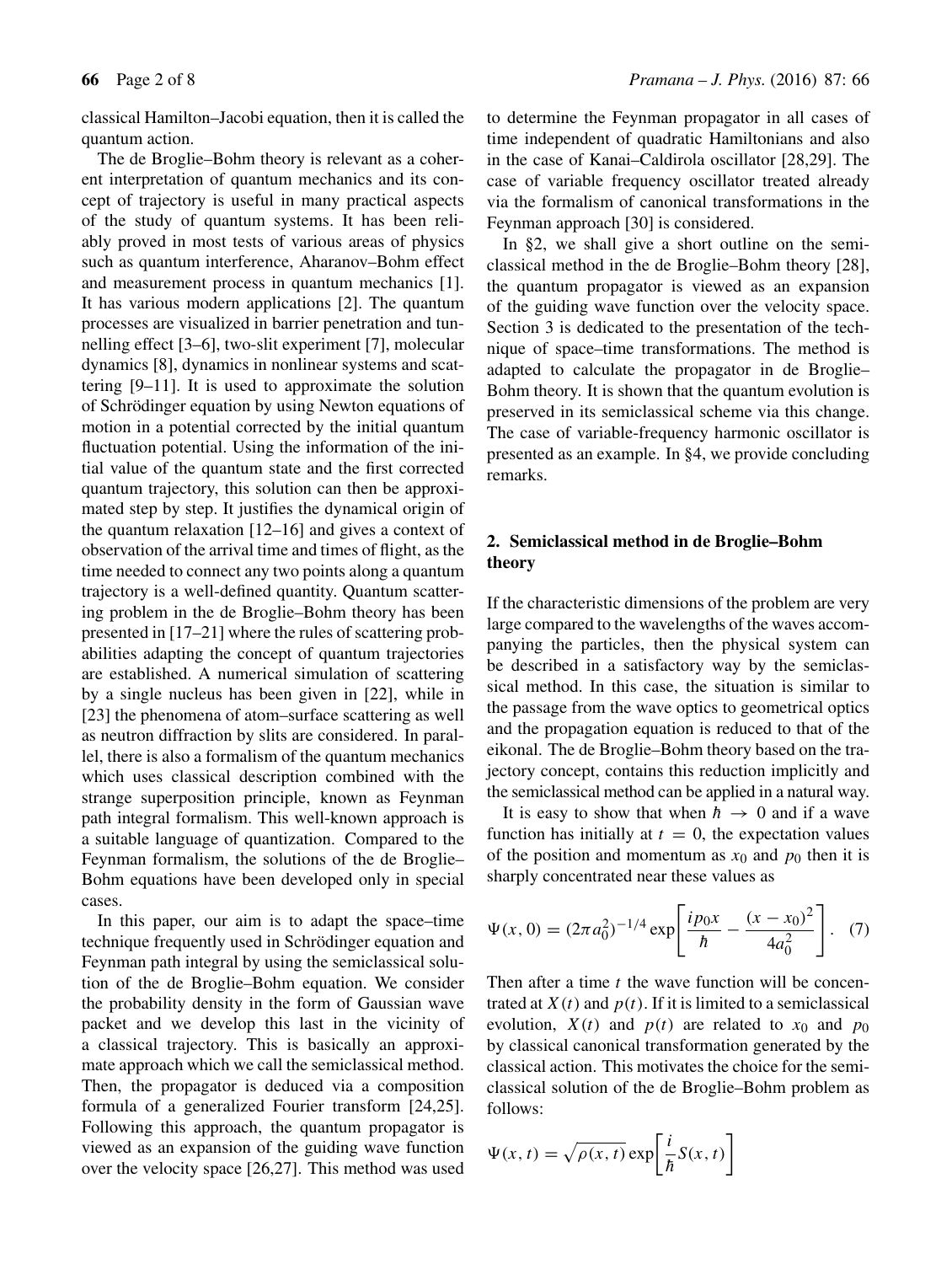with the following probability density

$$
\sqrt{\rho(x,t)} = (2\pi a^2(t))^{-1/4} \exp\left[-\frac{(x-X(t))^2}{4a^2(t)}\right], \quad (8)
$$

where  $X(t)$  is the classical trajectory solution of the Euler–Lagrange equation

$$
\ddot{X} + \frac{1}{m} \frac{\partial V}{\partial x} [X(\tau), \tau] = 0 \tag{9}
$$

and  $a(t)$  is an arbitrary function related to quantum potential (3) which then will have the Gaussian form

$$
V_q(x,t) = -\frac{\hbar^2}{2m\sqrt{\rho}} \frac{\partial^2 \sqrt{\rho}}{\partial x^2}
$$
  
= 
$$
-\frac{\hbar^2}{2m} \left[ \frac{(x - X(t))^2}{4a^4(t)} - \frac{1}{2a^2(t)} \right].
$$
 (10)

Now, plugging expression (8) in eq. (5) one obtains

$$
\frac{\partial v}{\partial x} = v \frac{[x - X(t)]}{a^2(t)} - \frac{\dot{a}(t)}{a^3(t)} [x - X(t)]^2
$$

$$
- \frac{\dot{X}(t)}{a^2(t)} [x - X(t)] + \frac{\dot{a}(t)}{a(t)}, \qquad (11)
$$

which can be directly integrated giving the general solution

$$
v(x,t) = \frac{\dot{a}(t)}{a(t)} [x - X(t)] + \dot{X}(t).
$$
 (12)

It turns out that we are interested by the semiclassical solution. Let us proceed like before and consider only small deviations from the classical path  $X(t)$ . Then the velocity  $v(x, t)$ , the potential  $V(x, t)$  and the action  $S(x, t)$  can be written as

$$
v(x, t) = \frac{\dot{a}(t)}{a(t)} [x - X(t)] + \dot{X}(t) + \cdots
$$
 (13)

$$
V(x, t) = V(X(t), t) + \frac{\partial V}{\partial X}(X(t), t) [x - X(t)]
$$
  
+ 
$$
\frac{1}{2} \frac{\partial^2 V}{\partial X^2}(X(t), t) [x - X(t)]^2 + \cdots
$$
 (14)

$$
S(x, t) = S(X(t), t) + \frac{\partial S}{\partial X}(X(t), t) [x - X(t)]
$$
  
+ 
$$
\frac{1}{2} \frac{\partial^2 S}{\partial X^2}(X(t), t) [x - X(t)]^2 + \cdots
$$
 (15)

From eq. (6), we deduce

$$
S(x,t) = S(X(t), t) + m\dot{X}(t) + \frac{m\dot{a}(t)}{2a(t)} [x - X(t)]^{2} + \cdots
$$
\n(16)

 $S(X(t), t) \equiv S[X]$  is the action along the classical path. Inserting  $(10)$ ,  $(14)$  and  $(16)$  in  $(2)$  and equalizing the power orders of  $[x - X(t)]$  gives the following equations:

$$
\dot{S}[X(t), t] = \frac{m}{2} \dot{X}^{2}(t) - V[X(t), t] - \frac{\hbar^{2}}{4ma^{2}(t)},
$$
\n(17)

$$
\ddot{a}(t) + \left(\frac{1}{m}\frac{\partial^2 V}{\partial x^2} \left[X(t), t\right]\right) a(t) = \frac{\hbar^2}{4m^2 a^3(t)},\qquad(18)
$$

where  $X(t)$  is a solution of (9). It is clear that the contributions proportional to  $\hbar^2$  in eqs (17) and (18) are due to the quantum potential (10). This represents the non-locality of the quantum phenomenon. We impose the following initial conditions [26,28]:

$$
X(0) = x_0, \quad \dot{X}(0) = v_0, \quad a(0) = a_0,
$$
  
\n
$$
\dot{a}(0) = 0 \quad \text{and} \quad S[X(0), 0] = mx_0v_0.
$$
\n(19)

This choice guarantees that initially the velocity of the quantum trajectory of the particle is equal to that of the classical one and the effect of the quantum potential had not yet propagated. The problem is then reduced to seek  $X(t)$  which is the classical solution, and respectively,  $a(t)$  and  $S[X(t), t]$  which satisfy eqs (18), (17) with the initial conditions (19). Then the solution of the de Broglie–Bohm problem will be written as

$$
\Psi(x,t) = \left[2\pi a^2(t)\right]^{-1/4}
$$
  
\n
$$
\times \exp\left[\left(\frac{im\dot{a}(t)}{2\hbar a(t)} - \frac{1}{4a^2(t)}\right)[x - X(t)]^2\right]
$$
  
\n
$$
\times \exp\left[\frac{im\dot{X}(t)}{\hbar}[x - X(t)] + \frac{imv_0x_0}{\hbar}\right]
$$
  
\n
$$
\times \exp\left[\frac{i}{\hbar}\int_0^t dt'\left(\frac{1}{2}m\dot{X}^2(t') - V[X(t')]\right)
$$
  
\n
$$
-\frac{\hbar^2}{4ma^2(t')}\right)\right].
$$
\n(20)

Now, it would be interesting to see how one could connect solution (20) to the usual propagator of quantum mechanics. To this end, let us present the method already developed by Bernstein [25] for the localized wave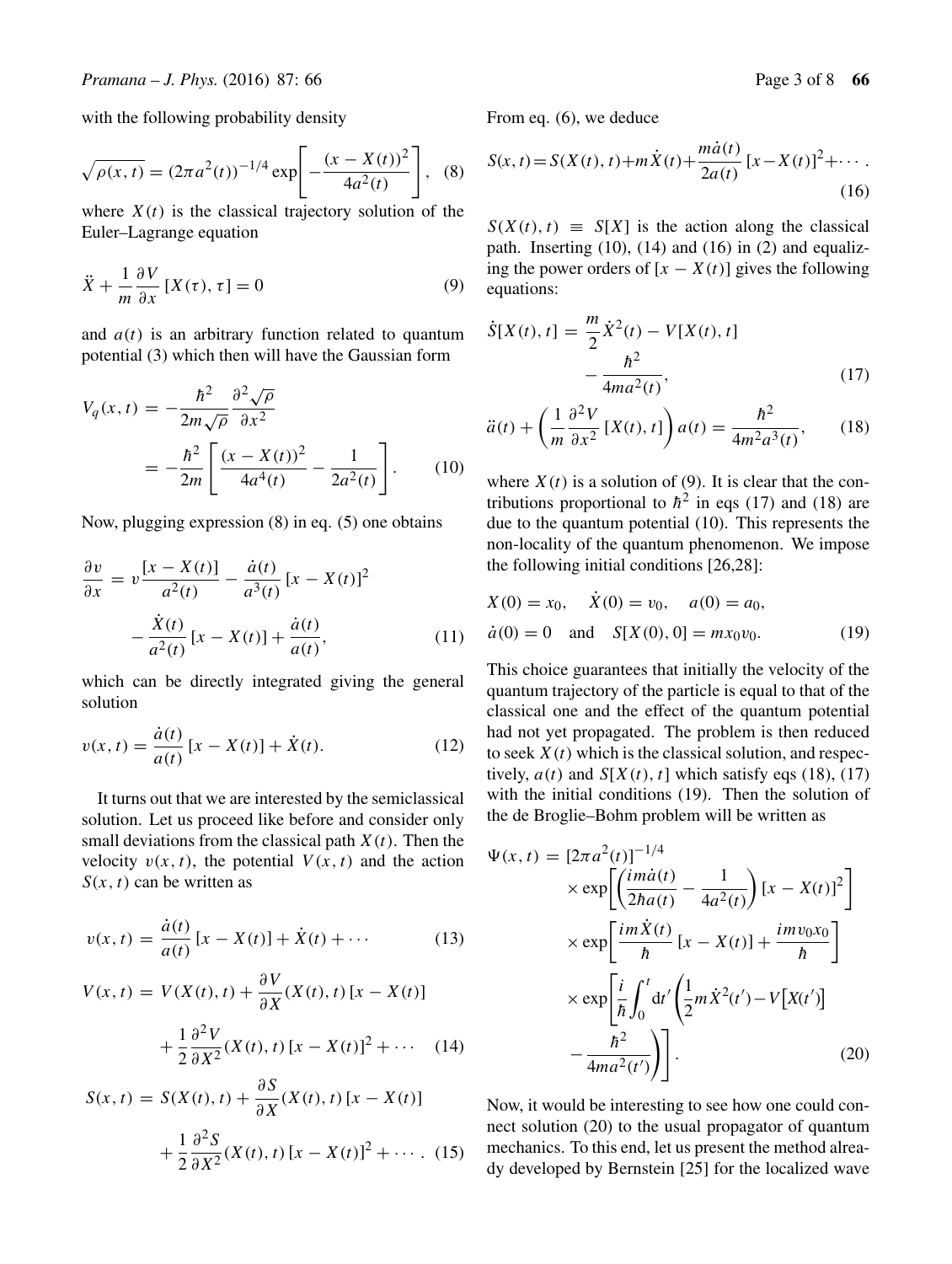function of short local wavelength in the limit  $\hbar \rightarrow 0$ . The propagator is defined by the following integral equation:

$$
\Psi(x,t) = \int_{-\infty}^{+\infty} dx_0 K(x,x_0,t)\Psi(x_0,0),
$$
 (21)

where

$$
\Psi(x, 0) = [2\pi a_0^2]^{-1/4}
$$
  
 
$$
\times \exp\left[-\frac{[x - x_0]^2}{4a_0^2} + \frac{imv_0x}{\hbar}\right].
$$
 (22)

Let us now define the normalized quantity

$$
\Phi(v_0, x, t) = [2\pi a_0^2]^{1/4} \Psi(v_0, x, t), \qquad (23)
$$

which satisfies the completeness relation:

$$
\int_{-\infty}^{+\infty} dv_0 \Phi^*(v_0, x, t) \Phi(v_0, x', t)
$$
  
= 
$$
\left(\frac{2\pi \hbar}{m}\right) \delta(x - x').
$$
 (24)

Using the latter equation and the conservation of the probability, we can easily deduce the expression of the propagator in the following interesting form [24,25]:

$$
K(x, t, x_0, 0) = \frac{m}{2\pi\hbar} \times \int dv_0 \Phi(v_0, x, t) \Phi^*(v_0, x_0, 0). (25)
$$

The solution of the de Broglie–Bohm problem (20) gives

$$
K(x, t, x_0, 0) = \int_{-\infty}^{+\infty} dv_0 \Theta_{v_0}(x, x_0, X(t), \dot{X}(t))
$$

$$
\times \exp\left(\frac{i}{\hbar} S_{v_0}[X(t)]\right) \tag{26}
$$

with

$$
S_{v_0}[X(t)] = \int_0^t \left[\frac{1}{2}m\dot{X}^2(\tau) - V(X(\tau), \tau)\right]d\tau \quad (27)
$$

and

$$
\Theta_{v_0}(x, x_0, X(t), \dot{X}(t))
$$
\n
$$
= \frac{m}{2\pi\hbar} \left(\frac{a(t)}{a_0}\right)^{-1/2}
$$
\n
$$
\times \exp\left\{\left(\frac{im\dot{a}(t)}{2\hbar a(t)} - \frac{1}{4a^2(t)}\right)(x - X(t))^2 + \frac{im\dot{X}(t)}{\hbar} [x - X(t)] - \frac{i}{\hbar} \int_0^t \frac{\hbar^2}{4ma^2(\tau)} d\tau\right\} . (28)
$$

We recall that in this proof, we have used the semiclassical limit, the wave function localized with a short wavelength and results of standard quantum mechanics because we seek a propagator which satisfies the superposition principle and this last is specific to standard quantum mechanics.

Instead of varying the initial velocity of the classical path, we introduce its final extremity which permits to recover a certain affinity with the Feynman path integral approach. Then by replacing the velocity  $v_0$  by position  $X(t)$  the propagator is written as

$$
K(x, x_0, t) = \int_{-\infty}^{+\infty} dX(t) \left(\frac{dv_0}{dX(t)}\right) \Theta_{v_0(X(t))}
$$

$$
\times (x, x_0, X(t), \dot{X}(t))
$$

$$
\times \exp\left[\frac{i}{\hbar} S_{v_0(X(t))} [X(t)]\right], \qquad (29)
$$

 $X(t)$  being the final classic path extremity.

It is obvious that this classical path is incompatible with the Feynman quantum evolution because the extremity  $X(t)$  is free. Therefore,  $X(\tau)$  is a fictitious classical path that permits the simulation of the quantum evolution *à la* Feynman by means of its free extremity  $X(t)$ . In other terms

$$
\int_{X(0)=x_0} dX(t) \left( \frac{dv_0}{dX(t)} \right) \Theta_{v_0(X(t))}(x, x_0, X(t), \dot{X}(t))
$$
\n
$$
\times \exp \left[ \frac{i}{L} S[X(t)] \right] \sim \int_{x(t)=x}^{x(t)=x} Dx(t)
$$

$$
\times \exp\left[\frac{i}{\hbar}S\right]
$$

$$
\times \exp\left[\frac{1}{\hbar}S[X(t)]\right] \sim \int_{x(0)=x_0} Dx(t)
$$
  

$$
\times \exp\left[\frac{i}{\hbar}S[X(t)]\right].
$$
 (30)

This formula presents a remarkable resemblance with the semiclassical one obtained via the Hamilton– Jacobi method where the ponderation factor  $\Theta_{v_0(X(t))}$  $\times(x, x_0, X(t), \dot{X}(t))$  plays the role of Jacobian of the transformation between the momentum variables [31]. This choice of variable brings us closer to the Feynman method. It is true that in this proof we have used the semi-classical limit, the wave function localized with a short wavelength and results of standard quantum mechanics.

In what follows we are interested by the preceding developments in the case of the variable-frequency harmonic oscillator. First, we present the technique of space–time transformation frequently used in quantum mechanics, to bring the problem to that of the harmonic oscillator with constant frequency, which will be calculated by the semiclassical method described previously.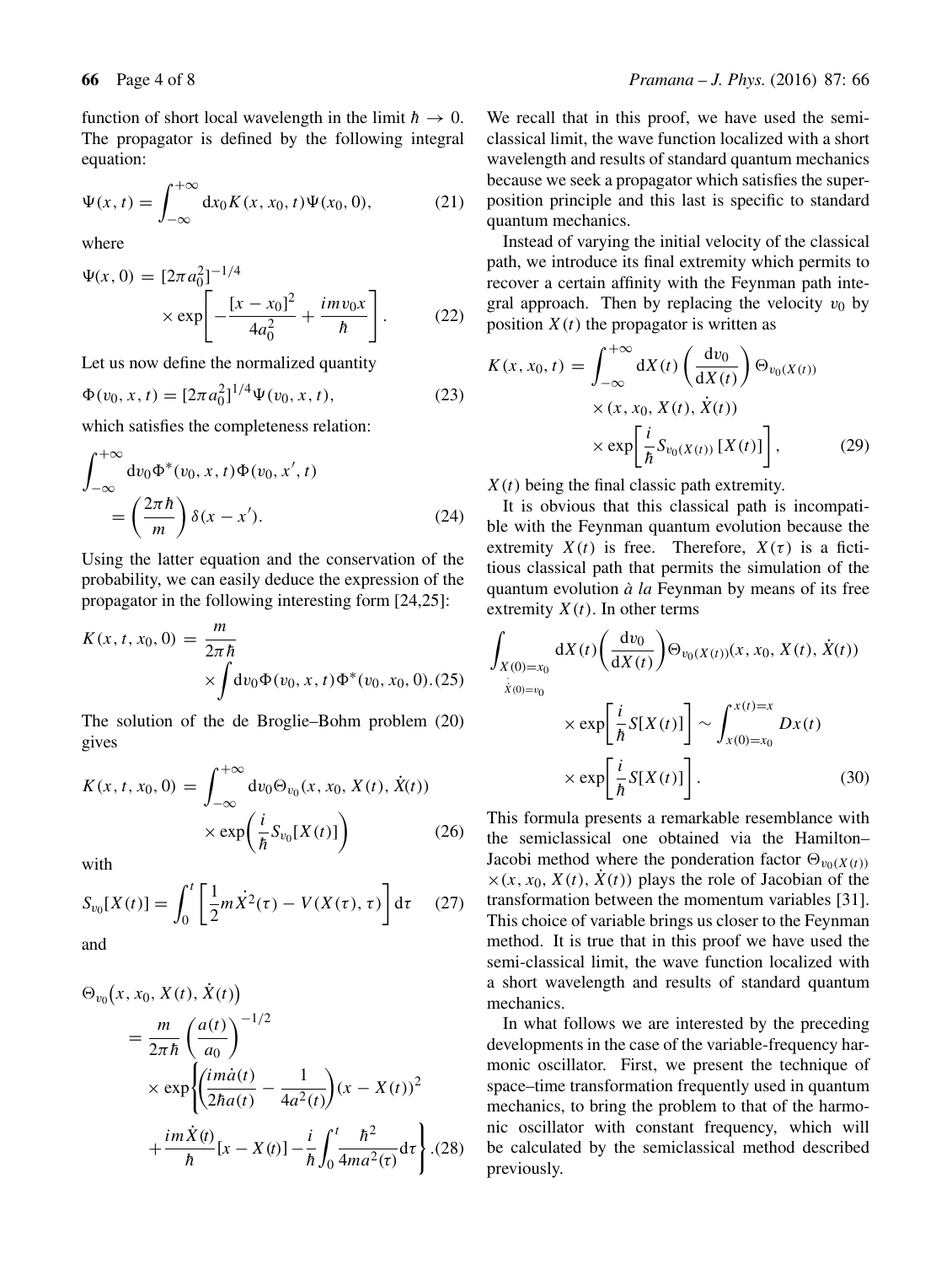### **3. Space–time transformation in the de Broglie–Bohm theory**

We consider the following space–time transformation  $(x, t) \rightarrow (y, s)$  proposed in [28]:

$$
x = \lambda(s)y \quad \text{and} \quad s(t) = \int^t d\tau \mu(\tau), \tag{31}
$$

where  $\lambda(s)$  and  $\mu(\tau) > 0$  are arbitrary functions. Moreover, we impose on this change that it describes the de Broglie–Bohm physics model. In other words, according to the probability interpretation, we have

$$
dP = \rho(x, t)dx \quad \text{and} \quad d\bar{P} = \bar{\rho}(y, s)dy, \tag{32}
$$

where  $d\bar{P}$  is the new probability interpretation (with the same physical interpretation) and  $\bar{\rho}(y, s)$  its density in the new coordinates. From the equality  $dP = d\overline{P}$ , we deduce

$$
\rho[x(y,s), t(y,s)] = \frac{\bar{\rho}(y,s)}{\lambda(s)}.
$$
\n(33)

It is easy to show that

 $v = \mu(\lambda' y + \lambda \bar{v})$ with  $v = \frac{\mathrm{d}x}{\mathrm{d}t}$ and  $\bar{v} = \frac{dy}{ds}$  is the new velocity, (34)

where we have used

$$
\frac{\partial}{\partial t} = \mu \left( \frac{\partial}{\partial s} - \frac{1}{\lambda} \frac{d\lambda}{ds} y \frac{\partial}{\partial y} \right)
$$

and

$$
\frac{\partial}{\partial x} = \frac{1}{\lambda} \frac{\partial}{\partial y}.
$$
\n(35)

Now, we replace v defined in (34) and  $\rho$  defined in (33) by their expressions in eq. (5). Using (35), we find that  $\bar{\rho}(y, s)$  verifies the following probability conservation equation:

$$
\frac{\partial \bar{\rho}(y,s)}{\partial s} + \frac{\partial}{\partial y} [\bar{\rho}(y,s)\bar{v}(y,s)] = 0.
$$
 (36)

Now, let us see what happend to the evolution eq. (2). Remaining in the spirit of the de Broglie–Bohm theory, we must consider the following change  $(v, S) \rightarrow$  $(\bar{v}, \bar{S})$  conditioned by

$$
v(x,t) = \frac{1}{m} \frac{\partial S}{\partial x} \quad \text{and} \quad \bar{v}(y,s) = \frac{1}{m} \frac{\partial \bar{S}}{\partial y}.
$$
 (37)

From eqs 
$$
(31)
$$
,  $(34)$  and  $(37)$  we identify

$$
\frac{\partial S}{\partial y} = \mu \lambda^2 \frac{\partial S}{\partial y} + \mu m \lambda \lambda' y. \tag{38}
$$

A natural choice of

gives

$$
\mu \lambda^2 = 1 \tag{39}
$$

$$
S = \bar{S} + \frac{m\lambda'}{2\lambda}y^2.
$$
 (40)

The new evolution equation becomes

$$
\frac{\partial \bar{S}(y,s)}{\partial s} + \frac{1}{2m} \left(\frac{\partial \bar{S}}{\partial y}\right)^2 + \bar{V}_{eff}(y,s) + \bar{V}_q(y,s) = 0,
$$
\n(41)

where the new quantum potential maintains its usual form

$$
\bar{V}_q(y,s) = V_q\big[x(y,s), t(y,s)\big]
$$

$$
= -\frac{\hbar^2}{2m\sqrt{\rho}} \frac{\partial^2 \sqrt{\rho}}{\partial y^2}.
$$
(42)

The potential is corrected by the space–time transformation giving rise to an effective potential  $V_{\text{eff}}(y, s)$ given by

$$
\bar{V}_{\text{eff}}(y, s) = \frac{1}{\mu} V(x(y, s), t(y, s)) + \frac{m}{2} \left[ \frac{d}{ds} \left( \frac{\lambda'}{\lambda} \right) - \left( \frac{\lambda'}{\lambda} \right)^2 \right] y^2.
$$
 (43)

Now, it is clear that this new wave function

$$
\bar{\Psi}(y,s) = \sqrt{\bar{\rho}(y,s)} \exp\left[\frac{i}{\hbar}\bar{S}(y,s)\right]
$$
(44)

satisfies the following Schrödinger equation:

$$
i\hbar \frac{\partial \bar{\Psi}(y,s)}{\partial s} = \left[ -\frac{\hbar^2}{2m} \frac{\partial^2}{\partial y^2} + \bar{V}_{\text{eff}}(y,s) \right] \bar{\Psi}(y,s) \tag{45}
$$

and the relation between the old and new wave functions is given according to (33) and (40) by

$$
\Psi(x,t) = \sqrt{\frac{1}{\lambda(s)}} \exp\left[\frac{i}{\hbar} \frac{m\lambda'(s)}{2\lambda(s)} y^2\right] \bar{\Psi}(y,s).
$$
 (46)

From (23), (46) we have

$$
\Phi(v_0, x, t) = [2\pi a_0^2]^{1/4} \sqrt{\frac{1}{\lambda(s)}}
$$

$$
\times \exp\left[\frac{i}{\hbar} \frac{m\lambda'(s)}{2\lambda(s)} y^2\right] \bar{\Psi}(y, s), \qquad (47)
$$

$$
\bar{\Phi}(\bar{v}_0, y, s) = \left[2\pi \left(\frac{a_0}{\lambda(0)}\right)^2\right]^{1/4} \bar{\Psi}(y, s), \tag{48}
$$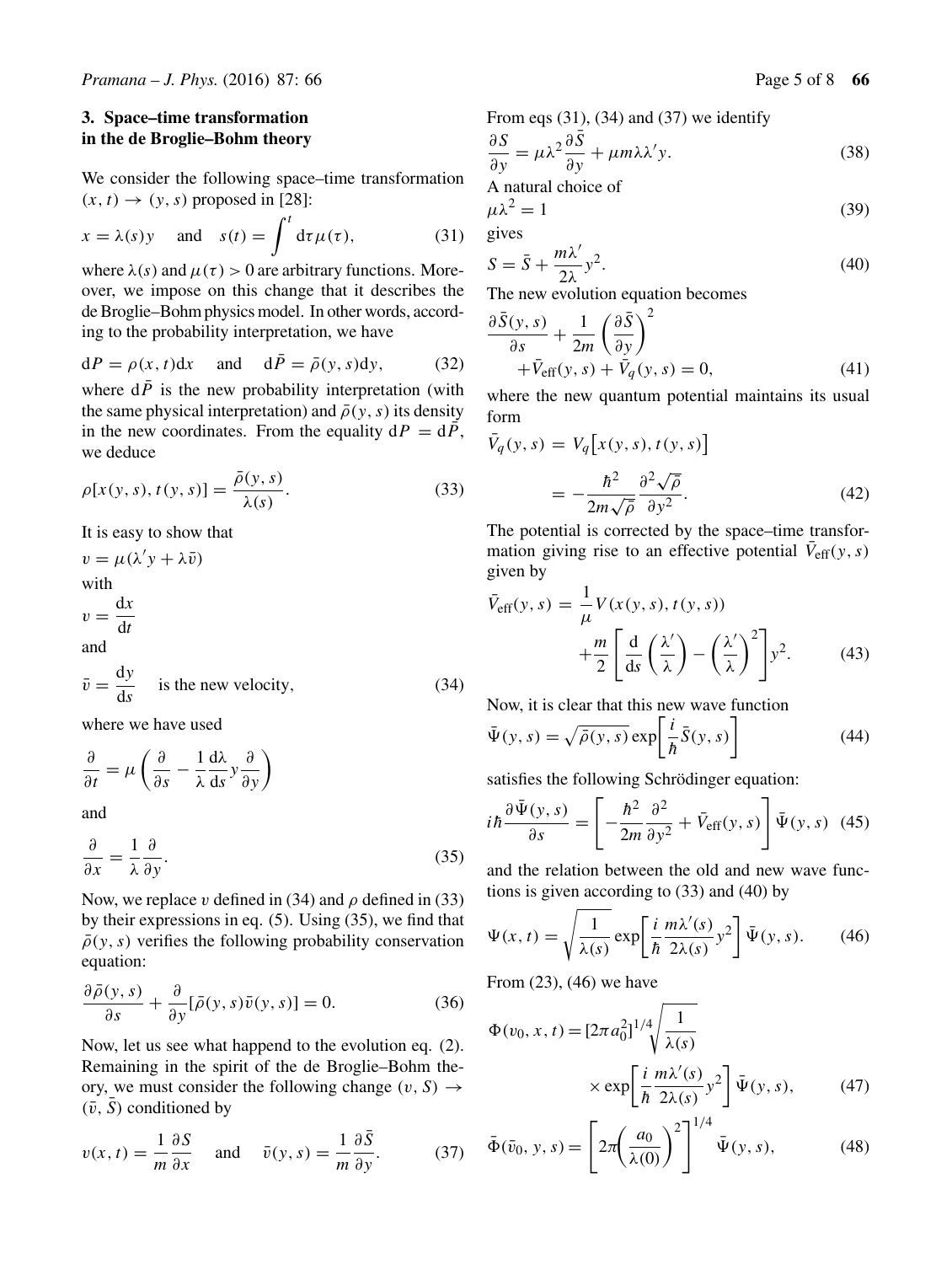$v_0 = \mu(0) (\lambda'(0) y(0) + \lambda(0) \bar{v}_0),$  $dv_0 = \mu(0)\lambda(0)d\bar{v}_0$ ,

and from the equation of the propagator (25)

$$
K(x_2, t, x_1, 0) = \frac{m}{2\pi\hbar}
$$
  
 
$$
\times \int dv_0 \Phi(v_0, x_2, t) \Phi^*(v_0, x_1, 0), (49)
$$

we deduce

$$
K(x_2, t, x_1, 0) = \sqrt{\frac{1}{\lambda(s)}} \times \exp\left[\frac{i}{\hbar} \frac{m\lambda'(s)}{2\lambda(s)} y_2^2\right] \tilde{K}(y_2, s, y_1, 0)
$$

$$
\times \sqrt{\frac{1}{\lambda(0)}} \exp\left[-\frac{i}{\hbar} \frac{m\lambda'(0)}{2\lambda(0)} y_1^2\right], (50)
$$

where  $\tilde{K}(y_2, s, y_1, 0)$  is the new propagator given by

$$
K(y_2, s, y_1, 0)
$$
  
=  $\left[\frac{m}{2\pi\hbar} \int d\bar{v}_0 \bar{\Phi}(\bar{v}_0, y_2, s) \bar{\Phi}^*(\bar{v}_0, y_1, 0)\right]$ . (51)

Let us now consider a simple application of this technique in the case of time-dependent frequency variable oscillator

$$
V(x,t) = \frac{m\omega^2(t)x^2}{2}.
$$
\n
$$
(52)
$$

The classical path  $X(t)$  verifies the following differential equation:

$$
\ddot{X} + \omega^2(t)X(t) = 0.
$$
\n(53)

From eqs  $(43)$ ,  $(31)$ ,  $(39)$  and  $(52)$ , the effective potential looks like

$$
\bar{V}_{\rm eff}(y,s) = \frac{1}{2}m[\Omega^2(s) + \lambda^4 \omega^2(s)]y^2
$$
 (54)

with

$$
\Omega^{2}(s) = \left[\frac{d}{ds}\left(\frac{\lambda'}{\lambda}\right) - \left(\frac{\lambda'}{\lambda}\right)^{2}\right] = \lambda^{3}\ddot{\lambda}.
$$

We set  $\Omega^2(s) + \lambda^4 \omega^2(s) = \omega_0^2$ , where  $\omega_0$  is a constant. We obtain the equation

$$
\ddot{\lambda} + \lambda \omega^2(s) = \frac{\omega_0^2}{\lambda^3} \tag{55}
$$

which is the well-known auxiliary equation [30,32]. Using eq. (50) one derives the propagator  $K(x_2, t, x_1, 0)$  as

$$
K(x_2, t, x_1, 0) = \sqrt{\frac{1}{\lambda(s)\lambda(0)}}
$$
  
 
$$
\times \exp \frac{im}{2\hbar} \left[ \frac{\lambda'(s)}{\lambda(s)} y^2 - \frac{\lambda'(0)}{\lambda(0)} y_1^2 \right]
$$
  
 
$$
\times \tilde{K}(y_2, s, y_1, 0), \qquad (56)
$$

where  $\tilde{K}(y_2, s, y_1, 0)$  is the propagator of the constant frequency oscillator which can be calculated using the semiclassical de Broglie–Bohm semiclassical method [28]

$$
\tilde{K}(y_2, s, y_1, 0) = \sqrt{\frac{m\omega_0}{2\pi i\hbar \sin \omega_0 s}} \exp\left\{\frac{i m\omega_0}{2\hbar \sin \omega_0 s}\right. \left. \times \left[ (y^2 + y_0^2) \cos \omega_0 s - 2yy_0 \right] \right\}.
$$
\n(57)

Consequently, the propagator of the variable frequency harmonic oscillator  $K(x_2, t, x_1, 0)$  is

$$
K(x_2, t, x_1, 0) = \sqrt{\frac{m\omega_0}{2\pi i\hbar\lambda(s)\lambda(0)\sin\omega_0 s}}
$$
  
\n
$$
\times \exp\frac{im}{2\hbar} \left[\frac{\lambda'(s)}{\lambda(s)}y^2 - \frac{\lambda'(0)}{\lambda(0)}y_1^2\right]
$$
  
\n
$$
\times \exp\left\{\frac{im\omega_0}{2\hbar\sin\omega_0 s}[(y^2 + y_0^2)\right\}
$$
  
\n
$$
\times \cos\omega_0 s - 2yy_0]\bigg\}.
$$
 (58)

This result coincides with [30,32] obtained by the technique of path integrals, using the generalized canonical transformations and time-dependent invariants.

It is remarkable that this linear space–time transformation,  $x = \lambda(s)y$  and  $s(t) = \int^t d\tau \mu(\tau)$ , leaves invariant the shape of the wave packet and quantum evolution following the scheme of Bohm. It is true that this result depends on the semiclassical approximation. Indeed for the problem studied, the used linear transformation simplifies the calculation and also guarantees this invariance. This aspect of invariance can be verified for all quadratic systems without restriction. However, for the general case of any potential the calculation is feasible via a general coordinate transformation but this semiclassical approximation cannot give exactly that invariance because the quantum corrections would be truncated.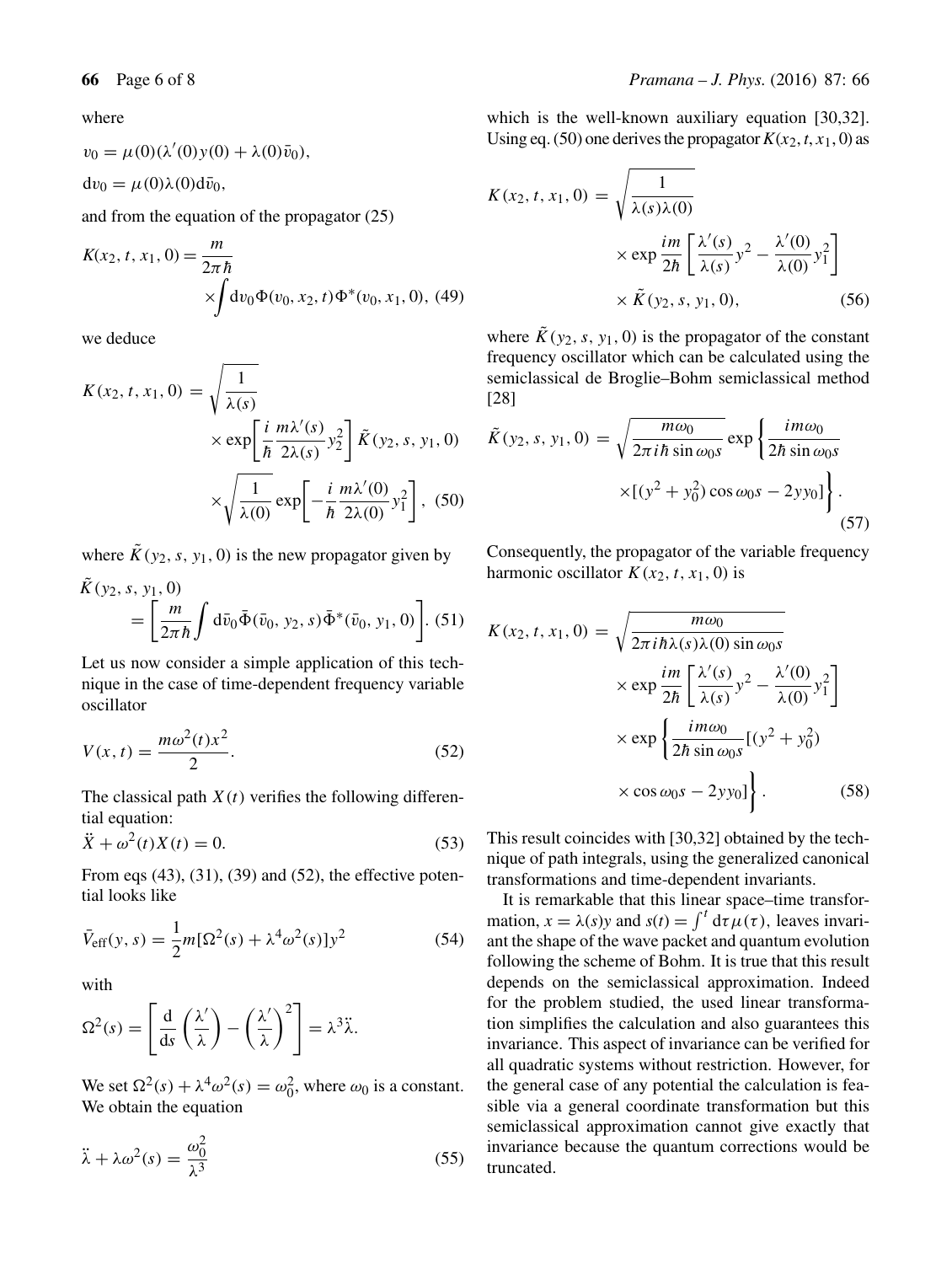At last, we give the correspondence between the original system and the transformed system following the linear transformation

$$
(x, t) \qquad (y, s)
$$
\n
$$
X_{cl}(t): \ddot{X} + \omega^{2}(t)X(t) = 0
$$
\n
$$
\ddot{X} + \omega^{2}(t)X(t) = 0
$$
\n
$$
\ddot{X} + \lambda\omega^{2}(s) = \frac{\omega_{0}^{2}}{\lambda^{3}}
$$
\n
$$
v_{Bohm}^{\Psi}(x, t): v(x, t) = \frac{1}{m} \frac{\partial S}{\partial x}
$$
\n
$$
\ddot{v}_{Bohm}^{\Psi}(y, s): \ddot{v}(y, s) = \frac{1}{m} \frac{\partial S}{\partial y}
$$
\n
$$
\rho(x, t): \frac{\partial \rho(x, t)}{\partial t} + \frac{\partial}{\partial x}[\rho(x, t)v(x, t)] = 0
$$
\n
$$
V_{q}(x, t) = -\frac{\hbar^{2}}{2m\sqrt{\rho}} \frac{\partial^{2} \sqrt{\rho}}{\partial x^{2}}
$$
\n
$$
a(t): \ddot{a}(t) + \omega^{2}(t)a(t) = \frac{\hbar^{2}}{4m^{2}a^{3}(t)}
$$
\n
$$
\frac{\partial S(x, t)}{\partial t} + \frac{1}{2m} \left(\frac{\partial S}{\partial x}\right)^{2} + V(x, t) + V_{q}(x, t) = 0
$$
\n
$$
\frac{\partial S(y, s)}{\partial s} + \frac{1}{2m} \left(\frac{\partial S}{\partial y}\right)^{2} + V(x, t) + V_{q}(x, t) = 0
$$
\n
$$
\frac{\partial S(y, s)}{\partial s} + \frac{1}{2m} \left(\frac{\partial S}{\partial y}\right)^{2} + \tilde{V}_{eff}(y, s) + \tilde{V}_{q}(y, s) = 0
$$
\n
$$
\frac{\partial S(x, t)}{\partial t} + \frac{1}{2m} \left(\frac{\partial S}{\partial x}\right)^{2} + V(x, t) + V_{q}(x, t) = 0
$$
\n
$$
\frac{\partial S(y, s)}{\partial s} + \frac{1}{2m} \left(\frac{\partial S}{\partial y}\right)^{2} + \tilde{V}_{eff}(y, s) + \tilde{V}_{q}(y, s) = 0
$$
\n
$$
\tilde{V}_{eff}(y, s) = \frac{1}{2}m\omega_{0}
$$

#### **4. Conclusion**

In this paper, we have applied space–time transformation to the de Broglie–Bohm theory. We have shown that according to this transformation, the quantum evolution is preserved in its semiclassical framework, based on the generalized Fourier transform. The expression of this de Broglie–Bohm propagator is related to some semiclassical Feynman propagator as a sum over final extremity. The method is applied to the variablefrequency harmonic oscillator and is converted to that with constant frequency using this linear space–time transformation. The method can be generalized to the general space–time transformation in which the geometric characteristics of coordinates are relevant.

#### **References**

- [1] C Philippidis, D Bohm and R Kaye, *Nuo*v*o Cimento B* **71**, 75 (1982)
- [2] R E Wyatt, *Quantum dynamics with trajectories* (Springer, 2005)
- [3] J Hirschfelder, A C Christoph and W E Palke, *J. Chem. Phys.* **61**, 5435 (1974)
- [4] C Dewdney and B J Hiley, *Found. Phys.* **12**, 27 (1982)
- [5] R T Skodje, H W Rohrs and J VanBuskirk, *Phys. Re*v*. A* **40**, 2894 (1989)
- [6] C L Lopreore and R E Wyatt, *Phys. Re*v*. Lett.* **82**, 5190 (1999)
- [7] C Philippidis, C Dewdney and B Hiley, *Nuo*v*o Cimento B* **52**, 15 (1979)
- [8] E Gindensperger, *Utilisation des trajectoires quantiques dans des processus dynamiques moléculaires*, Ph.D. Dissertation (Université Toulouse III, 2003)
- [9] E Gindensperger, C Meier, J A Beswick and M C Heitz, *J. Chem. Phys.* **116**, 10051 (2002)
- [10] A S Sanz, F Borondo and S Miret-Artés, *J. Chem. Phys.* **120**, 8794 (2004)
- [11] A S Sanz, F Borondo and S Miret-Artés, *Phys. Re*v*. B* **69**, 115413 (2004)
- [12] A Valentini and H Westman, *Proc. R. Soc. A* **461**, 253 (2005)
- [13] C Efthymiopoulos and G Contopoulos, *J. Phys. A* **39**, 1819 (2006)
- [14] A Bennett, *J. Phys. A* **43**, 195304 (2010)
- [15] S Colin and W Struyve, *New J. Phys.* **12**, 043008 (2010)
- [16] M D Towler, N J Russell and A Valentini, arXiv:1103.1589 (2011)
- [17] M Daumer, Bohmian mechanics and quantum theory: An apraisal, *Boston Study Phil. Sci.*, edited by J T Cushing, A Fine and S Goldstein, Vol. 84 (1996)